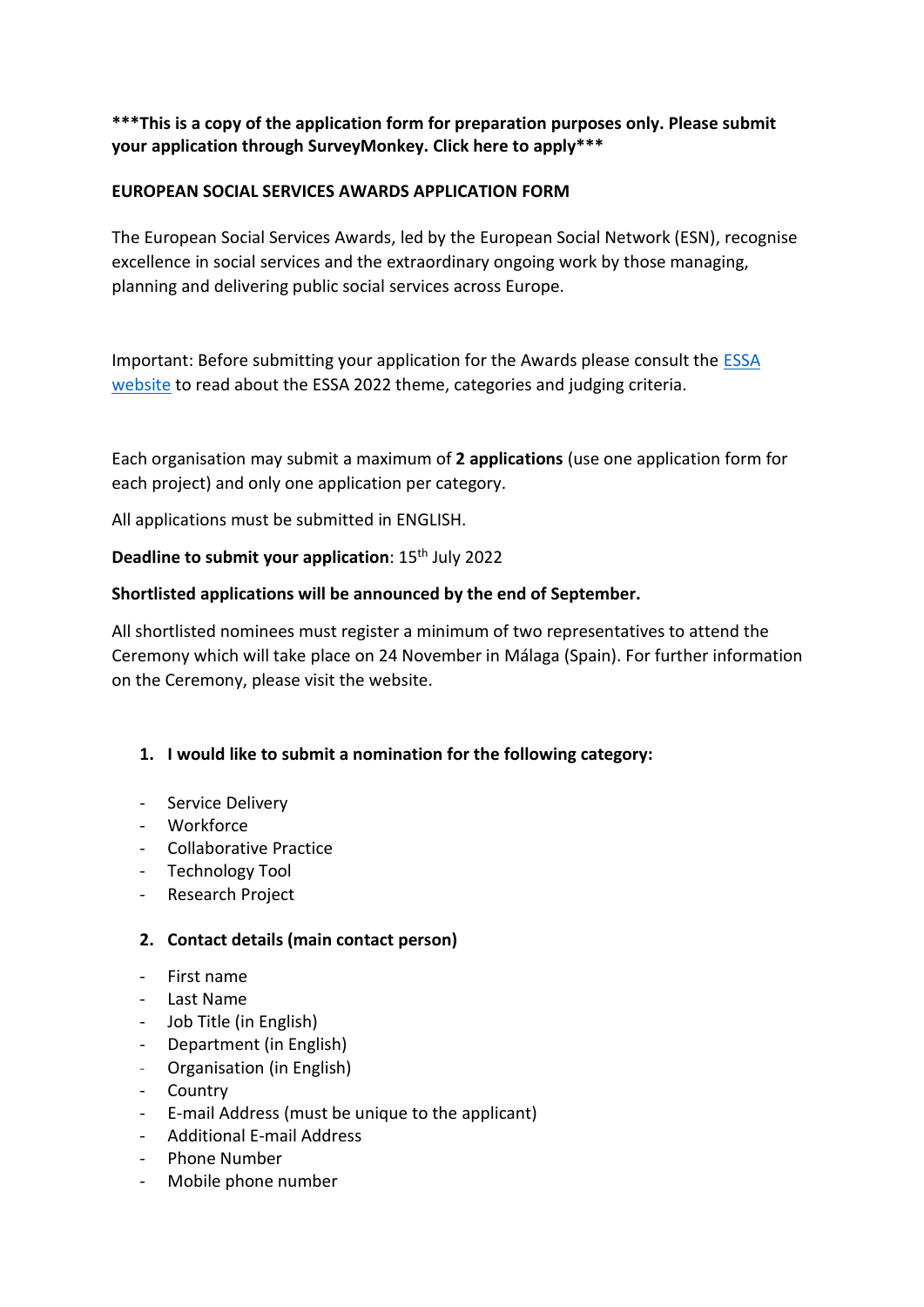3. Name of the project (in English)

4. Practical information about the project

| Where does the project take place?                                   |
|----------------------------------------------------------------------|
| What organisations are involved? Please list their name and country. |
| Which professional profiles are involved?                            |
| What is the target group?                                            |
| How many people does your project intend to cover?                   |
|                                                                      |

### 5. Project summary

 $(max. 150 words)$ 

Short description (elevator pitch style) of the problem the project is solving, who the project impacts, the objectives and how you achieved these objectives.

This response will form the basis of a summary for your project on the ESSA website if shortlisted.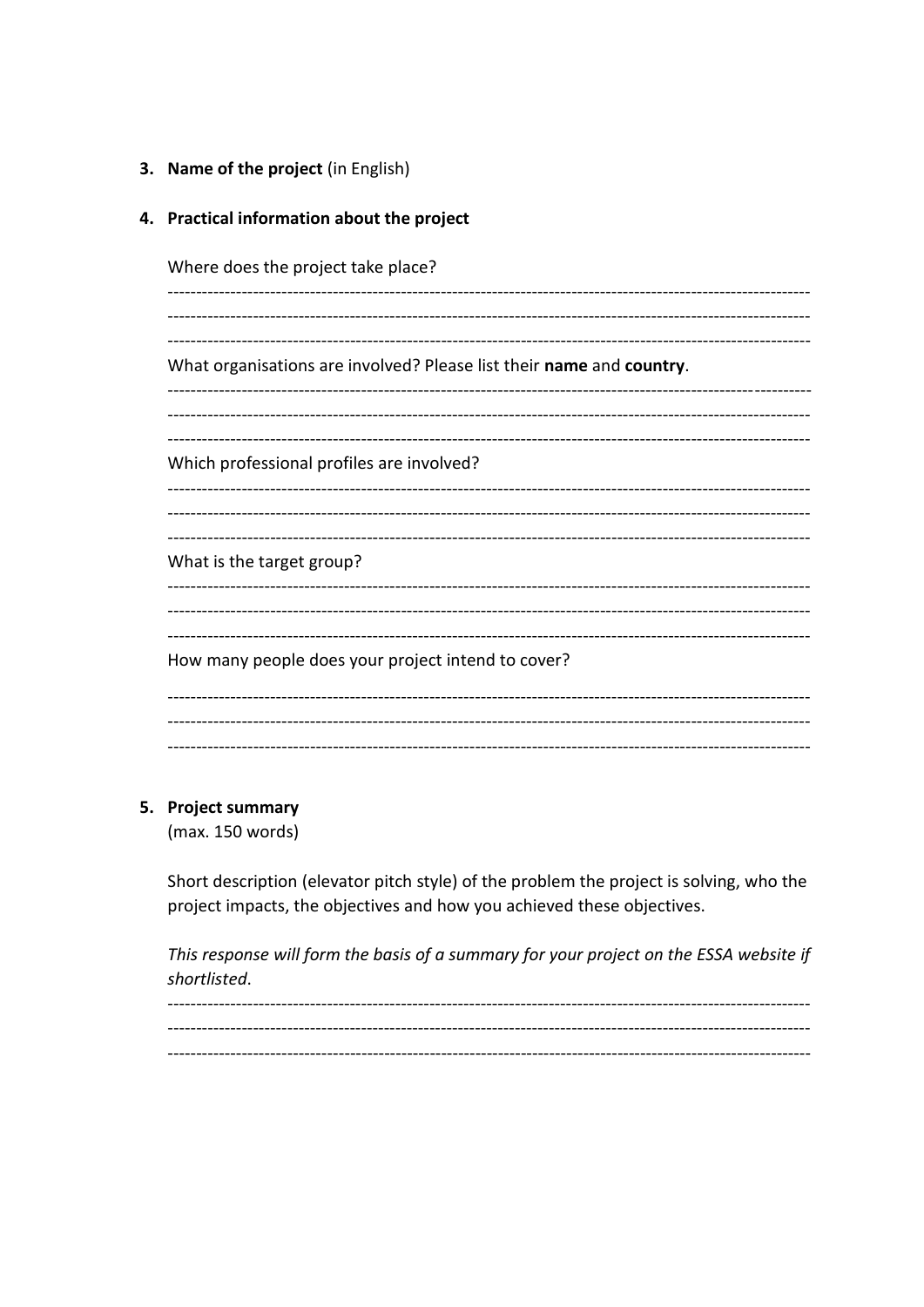# 6. Why should your project win the award in the category you selected?

(max. 500 words in total for all three questions)

| Please only answer<br>the questions for the |                                                                                    |
|---------------------------------------------|------------------------------------------------------------------------------------|
| category you are<br>applying for            |                                                                                    |
| <b>Service delivery</b>                     | What is the innovative nature of this project?                                     |
|                                             |                                                                                    |
|                                             | What specific challenge is the project aiming to solve?                            |
|                                             |                                                                                    |
|                                             |                                                                                    |
|                                             | What positive impact in terms of better-quality services has this practice<br>had? |
|                                             |                                                                                    |
|                                             |                                                                                    |
| <b>Workforce support</b>                    | What is the innovative nature of this project?<br>$\bullet$                        |
|                                             |                                                                                    |
|                                             |                                                                                    |
|                                             | What specific challenge is the project aiming to solve?                            |
|                                             |                                                                                    |
|                                             | How does this project profoundly impact the social services and care<br>$\bullet$  |
|                                             | workforce in a positive manner?                                                    |
|                                             |                                                                                    |
|                                             |                                                                                    |
| <b>Collaborative practice</b>               | How and why is this collaboration innovative?                                      |
|                                             |                                                                                    |
|                                             |                                                                                    |
|                                             | What specific challenge is the project aiming to solve?                            |
|                                             |                                                                                    |
|                                             | How has this collaboration positively impacted service delivery and/or the         |
|                                             | populations they serve?                                                            |
|                                             |                                                                                    |
|                                             |                                                                                    |
| <b>Technology tool</b>                      | How and why is this tool innovative?                                               |
|                                             |                                                                                    |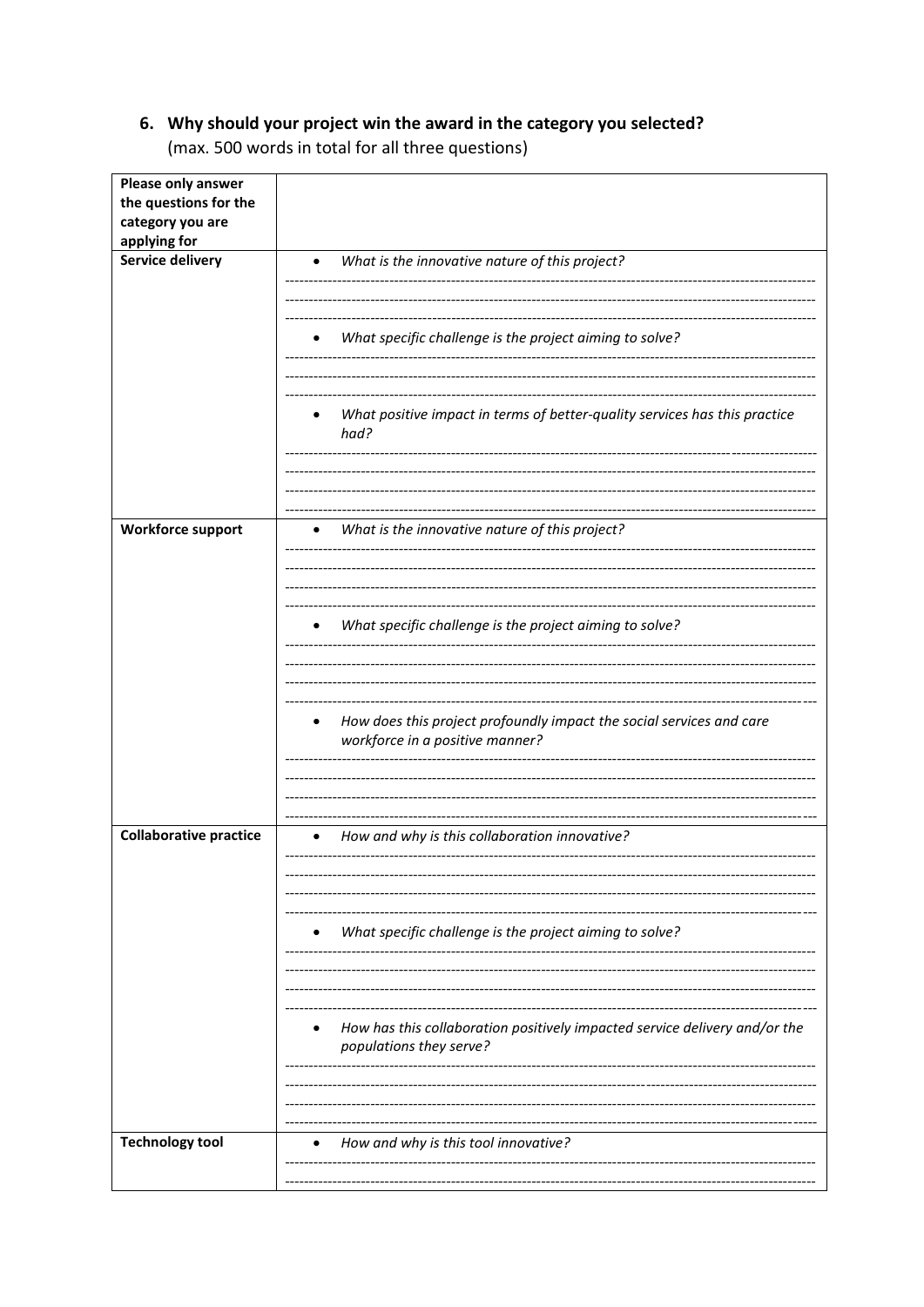|                         | What specific challenge is the project aiming to solve?<br>$\bullet$                                               |
|-------------------------|--------------------------------------------------------------------------------------------------------------------|
|                         | How and why does the tool either improve social services or improve the<br>$\bullet$<br>lives of its users?        |
| <b>Research project</b> | How does this research contribute to innovation in social services?                                                |
|                         |                                                                                                                    |
|                         | What specific challenge is the project aiming to solve?<br>$\bullet$                                               |
|                         | How and why does this research improve social services or social care and<br>$\bullet$<br>the people they support? |

### 7. Status of the project

- Practice in testing or pilot phase
- Temporary practice that has terminated
- Temporary practice that is ongoing and has a termination date
- $-$  Established and ongoing practice
- $-$  Other (please explain)

### 8. Has the project been evaluated? If so, what tools or processes were used?

- Formal survey
- Client feedback
- Professional feedback
- Evidence-based programme evaluated elsewhere
- Quantitative data
- Qualitative evaluation
- Inspection